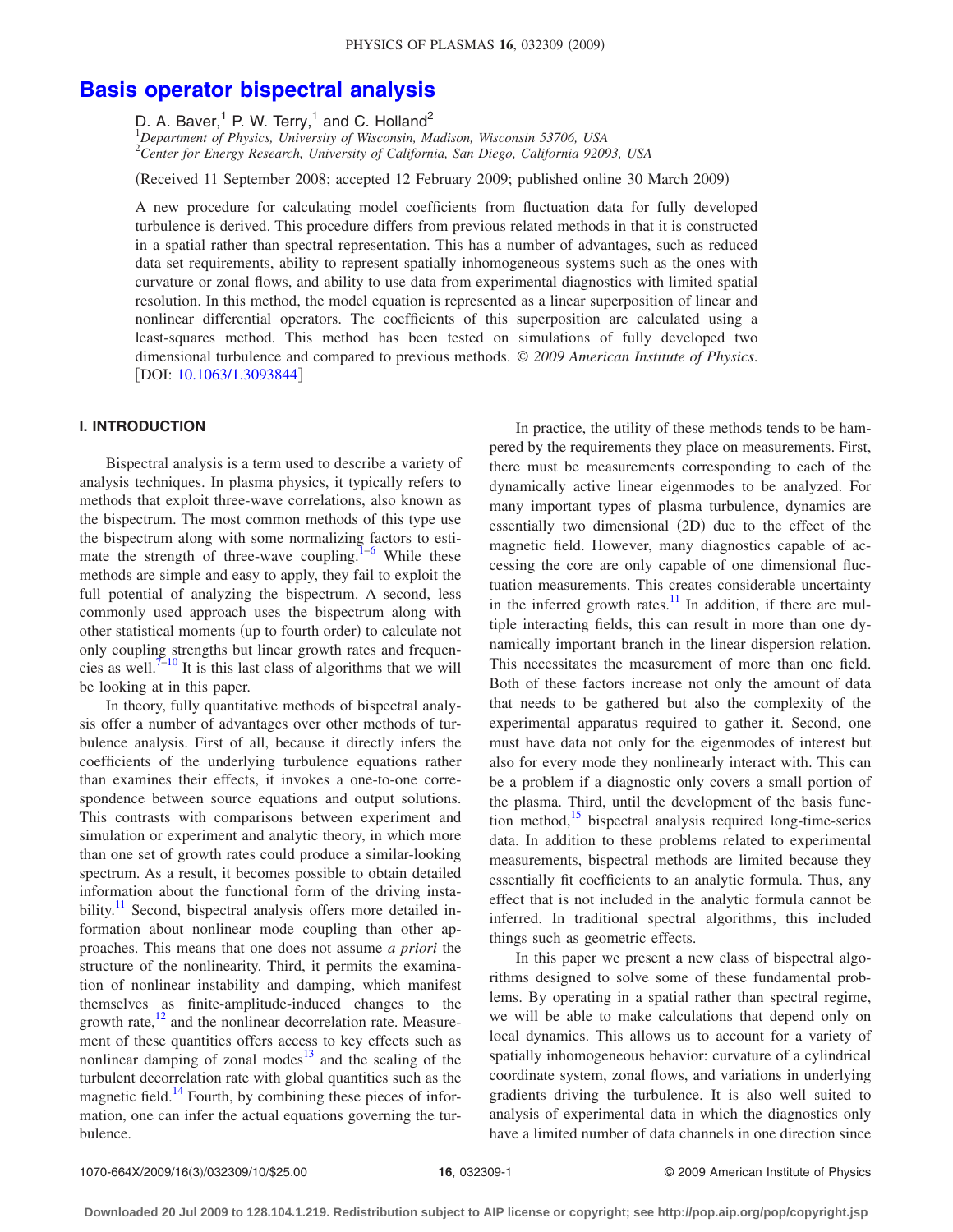we only need data from a small neighborhood around each point of interest.

The new method retains many of the advantages of the existing basis function method, such as ability to work with multiple coupled fields and ability to work with short time series data. This comes at the price of sharing many of its disadvantages. As we will see, it is necessary to make some assumptions about the system to be analyzed in order to construct our operator basis. This means there is a risk of "confirming" false assumptions if sufficient care is not taken in interpreting the results. However, these problems can be minimized by using as large an operator set as is practical and by using quality-of-fit estimation to look for signs that a particular set of operators is insufficient.

## **II. BACKGROUND**

In order to understand the basis operator method, it is helpful to first understand the spectral methods that it is related to. We will therefore begin with a discussion of prior art in the field of bispectral analysis. The line of research that we are interested in begins with the Ritz method developed by Ritz and colleagues.<sup> $7-9$ </sup> It continues with the modified Ritz method developed by Kim and co-workers.<sup>10[,11](#page-9-4)</sup> The most recent addition to this line consists of the basis function method developed by Baver and Terry.<sup>15</sup>

In each of these methods, the idea is to assume that the turbulence observed obeys some predefined equation with undetermined coefficients, then solve for these coefficients using statistical correlations in the data set. Both the Ritz and modified Ritz methods use the same basic turbulence model and notation, so we will discuss that notation here. The basis function method uses a different model, which will be discussed in that section. The generic turbulence equation used in the former two methods is as follows:

<span id="page-1-0"></span>
$$
Y_k = L_k X_k + \sum_{\substack{k_1 \ge k_2 \\ k = k_1 + k_2}} Q_k^{k_1, k_2} X_{k_1} X_{k_2},\tag{1}
$$

where  $X_k = \phi(k, t)$  and  $Y_k = \phi(k, t + \tau)$ , with  $\phi$  as the measured fluctuating quantity as a function of wavenumber and time. From its form, it is evident that this equation is a differenceequation representation in the temporal domain of a firstorder-in-time nonlinear partial differential equation. The coefficient  $L_k$  determines the growth rate of the turbulence, with  $\gamma_k \approx (|L_k|^2 - 1)/\tau$ , and the coefficient  $Q_k^{k_1, k_2}$  is the coefficient of the quadratic nonlinearity responsible for nonlinear transfer under model conditions. The coefficients *L* and *Q* are what these algorithms attempt to calculate.

### **A. Ritz method**

The first method for quantitatively estimating such infor-mation in plasma was developed by Ritz and co-workers<sup>7–[9](#page-9-9)</sup> in the late 1980s. A review of this method is presented in the introduction of an article on the modified Ritz method by Kim *et al.*[10](#page-9-3)

The Ritz method solves for the growth rates and transfer functions by expanding the model equation in a series of moment equations, multiplying by  $X_k^*$  and  $X_{k_1}^* X_{k_2}^*$ , respectively. The fourth order moments in this series are approximated as products of second order moments. This approximation, which is commonly used in analytic turbulence theory, is known as the Millionshchikov approximation and is derived by assuming a nearly Gaussian distribution in the fluctuating quantities. This results in the following equations:

<span id="page-1-1"></span>
$$
\langle Y_k X_k^* \rangle = L_k \langle X_k X_k^* \rangle + \sum_{\substack{k_1 \ge k_2 \\ k = k_1 + k_2}} Q_k^{k_1, k_2} \langle X_{k_1} X_{k_2} X_k^* \rangle, \tag{2}
$$

<span id="page-1-2"></span>
$$
\langle Y_k X_{k_1}^* X_{k_2}^* \rangle = L_k \langle X_k X_{k_1}^* X_{k_2}^* \rangle + Q_k^{k_1, k_2} \langle |X_{k_1} X_{k_2}|^2 \rangle.
$$
 (3)

Using these equations, Ritz *et al.* proceeded to solve for  $L_k$ , yielding the following:

<span id="page-1-3"></span>
$$
\langle X_{k}^{*} Y_{k} \rangle - \sum_{k_{1} \ge k_{2}} \frac{\langle X_{k}^{*} X_{k_{1}} X_{k_{2}} \rangle \langle Y_{k} X_{k_{1}}^{*} X_{k_{2}}^{*} \rangle}{\langle |X_{k_{1}} X_{k_{2}}|^{2} \rangle}
$$

$$
L_{k} = \frac{\langle X_{k}^{*} Y_{k} \rangle - \sum_{k_{1} \ge k_{2}} \frac{|\langle X_{k}^{*} X_{k_{1}} X_{k_{2}} \rangle|^{2}}{\langle |X_{k_{1}} X_{k_{2}}|^{2} \rangle}}{\langle |X_{k_{1}} X_{k_{2}}|^{2} \rangle}.
$$
(4)

This method has some significant disadvantages when applied to measured fluctuation data. In particular, as noted by Ritz, it can yield unphysically large damping coefficients at all wavenumbers. This problem arises because the method does not take into account nonideal fluctuations, that is to say, deviations of the data from the physics described by the model equation. Such deviations can arise from noise, measurement error, or interactions of the fluctuating quantities with physical effects outside of the scope of the model. This issue is addressed by the modified Ritz method.

#### **B. Modified Ritz method**

This method was developed by Kim  $et al.<sup>10</sup>$  $et al.<sup>10</sup>$  $et al.<sup>10</sup>$  and is described in more detail in that article. The modified Ritz method applies to the generic turbulence equation  $[Eq. (1)]$  $[Eq. (1)]$  $[Eq. (1)]$ and additionally assumes that each of the measured spectra can be divided into an ideal and nonideal spectra,

$$
X_k = \beta_k + X_k^{ni}, \quad Y_k = \alpha_k + Y_k^{ni}, \tag{5}
$$

<span id="page-1-4"></span>where  $(X_k, Y_k)$  are the measured spectra at time *t*,  $t + \Delta t$ , respectively;  $(\beta_k, \alpha_k)$  are the ideal spectra at the same times; and  $(X_k^{ni}, Y_k^{ni})$  are the nonideal spectra.

From this Kim *et al.* derived moment equations for the ideal and nonideal spectra and then drop all cross terms involving the nonideal spectrum. Unfortunately, this approach results in equations to which the Millionshchikov approximation cannot be applied, thus entailing the increased computational cost of calculating the fourth order moments. Moreover, since the  $Q$ 's in Eqs.  $(2)$  $(2)$  $(2)$  and  $(3)$  $(3)$  $(3)$  refer to different pairs  $k_1$  and  $k_2$ , a matrix notation is needed to represent the equations for the third and fourth order moments. This is solved by introducing the following notation:

$$
Q = (Q_l^{(l+2i)/2,(l-2i)/2)}),
$$
  
 
$$
A = (\langle X_{(l+2i)/2} X_{(l-2i)/2} X_l^* \rangle),
$$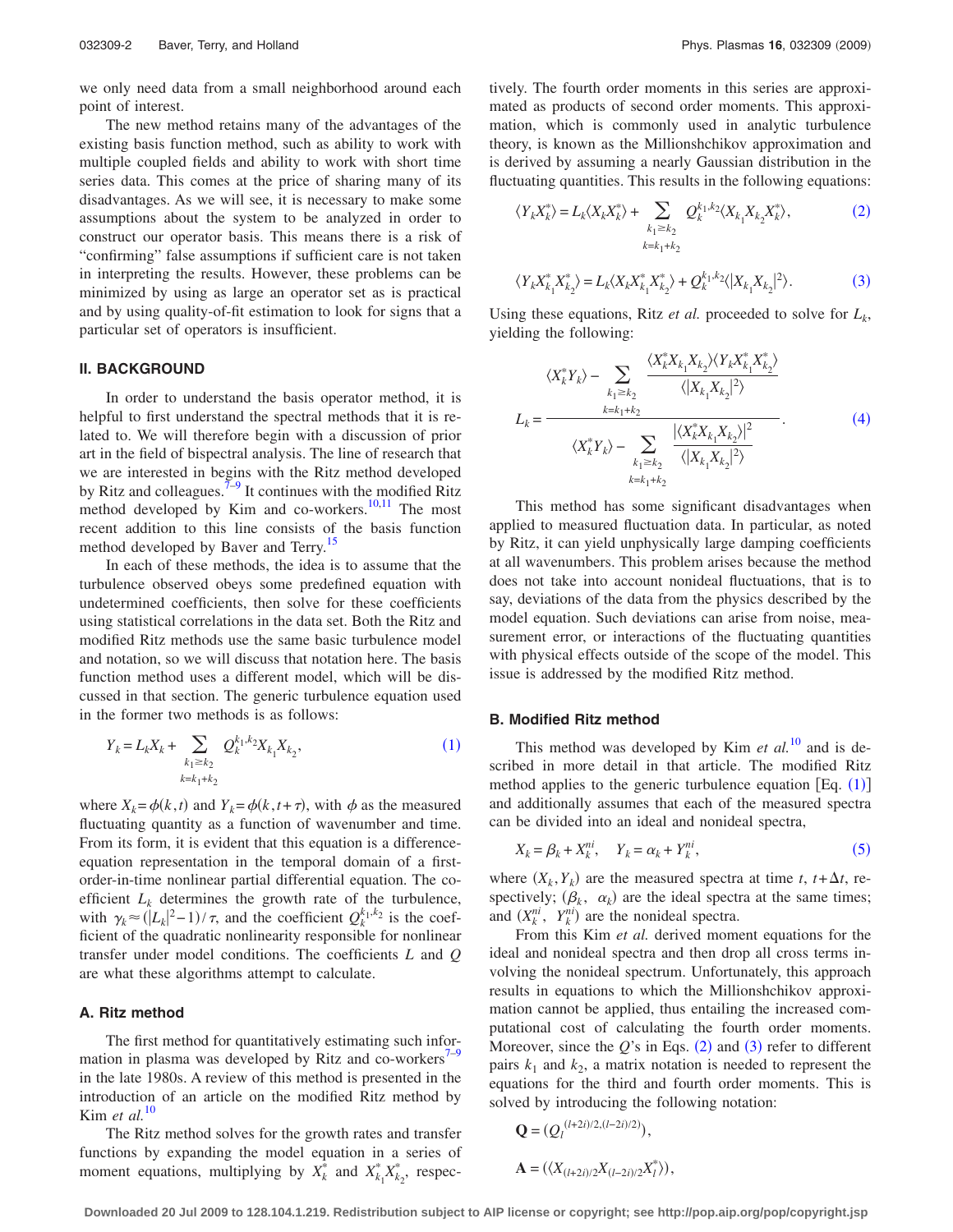$$
B = (\langle X_{(l+2i)/2}X_{(l-2i)/2}Y_l^* \rangle),
$$
  

$$
F = (\langle X_{(l+2i)/2}X_{(l-2i)/2}X_{(l+2j)/2}X_{(l-2j)/2} \rangle),
$$

where *l* is the index of the mode wavenumber  $k$  ( $k = f(l)$ , where  $f$  is a linear function), and  $i$  and  $j$  are indices of the resulting tensors.

An additional constraint is required to solve this system. This constraint is supplied by the assumption that the turbulence is steady state, that is,  $\langle \alpha_k \alpha_k^* \rangle = \langle \beta_k \beta_k^* \rangle$ . This allows us to obtain the following expressions for  $L_k$ :

<span id="page-2-0"></span>
$$
L_k = \frac{\langle Y_k X_k^* \rangle - (\mathbf{B}^*)^T \cdot F^{-1} \cdot \mathbf{A}}{\langle \beta_k \beta_k^* \rangle - (\mathbf{A}^*)^T \cdot F^{-1} \cdot \mathbf{A}},\tag{6}
$$

<span id="page-2-1"></span>
$$
L_k = \frac{\langle \alpha_k \alpha_k^* \rangle - (\mathbf{B}^*)^T \cdot F^{-1} \cdot \mathbf{B}}{\langle X_k Y_k^* \rangle - (\mathbf{A}^*)^T \cdot F^{-1} \cdot \mathbf{B}}.
$$
\n(7)

<span id="page-2-2"></span>Combining these gives a formula for the growth rate  $\gamma$ ,

$$
\gamma_k = \frac{(\mathbf{A}^*)^T \cdot \mathbf{F}^{-1} \cdot \mathbf{A} - (\mathbf{B}^*)^T \cdot \mathbf{F}^{-1} \cdot \mathbf{B}}{\langle \beta_k \beta_k^* \rangle - (\mathbf{A}^*)^T \cdot \mathbf{F}^{-1} \cdot \mathbf{A}}.
$$
 (8)

This method produces more accurate fits than the Ritz method, but a long-time series is still required to produce an accurate fit. This limitation was the primary motivation for the development of the basis function method.

#### **C. Basis function method**

The basis function method was developed recently to address some of the limitations of the previous methods of bispectral analysis.<sup>15</sup> Its main purpose is to reduce the number of pairs of time steps (realizations) required to get a numerically well-posed solution and to generally increase the accuracy of the fit. The key realization here is that the modified Ritz method is, in fact, related to the technique of leastsquares fitting, and is therefore sensitive to the number of degrees of freedom in the solution. In the basis function method, this sensitivity is addressed by artificially constraining the solution so as to enforce some condition that permits physically realistic solutions, while reducing the number of variables needed to describe that solution. This reduces the size of the input data set needed to yield a unique and wellposed solution.

The method employed to impose this constraint is to limit the nonlinear terms to an incomplete set of basis functions. In doing so, one permits nonlinearities with a smooth functional form but prohibits more irregular nonlinear forms that could, in principle, be extracted to fit the data. Smooth nonlinearities can be represented as linear superpositions of members of the basis set, and with a sufficient number of basis functions, one can represent a wide variety of nonlinear coupling functions while still having far fewer degrees of freedom than required to describe the linear terms.

In addition, the basis function method is constructed in such a way as to be easily generalizable to multiple fields. The previous methods could also be theoretically generalized in that sense, but the basis function method, being more accurate, can better deal with the complications presented by multifield data sets.

The basis function method begins with a modified model equation,

<span id="page-2-3"></span>
$$
\hat{Y}_i^k \equiv \widetilde{Y}_i^k + Y_i^k = D_{ij}^k X_i^k + \sum_{k'} \alpha_{\mu} \beta_{\mu \text{lim}}^{k,k'} X_l^{k-k'}, \tag{9}
$$

where repeated indices indicate summation over the index. The values *X* and *Y* in this case are field vectors at times *t* and  $t + \delta t$ , with the subscript indicating which field is referenced, i.e., 1 gives density, 2 gives potential, etc., or whatever labeling scheme is appropriate for a particular system. The values  $\beta_{\mu i l m}^{k, k'}$  are a predefined basis of functions used to represent nonlinearities. The coefficients  $\alpha_{\mu}$  are the amplitudes of the linear superposition of these basis functions, which, along with the linear coupling coefficients  $D_{ij}^k$ , are the quantities solved for by this method. This type of model equation is suitable for fluid models with an arbitrary number of equations and quadratic nonlinearities.

Using our model equation to define the error  $\tilde{Y}$ , we can now minimize this error using the variational principle. The procedure for doing this is covered in more detail in the original article on the basis function method. The end result is a formula for the coefficients  $\alpha_{\mu}$  and  $D_{ij}^{k}$ ,

<span id="page-2-4"></span>
$$
D_{lm}^{k} = (I_{ij,lm}^{k',k} a_{jn}^{k'} - A_{\nu in}^{*k'} F_{\nu\mu}^{-1} A_{\mu lm}^{k})^{-1} (b_{in}^{k'} - A_{\nu in}^{*k'} F_{\nu\mu}^{-1} B_{\mu}), \quad (10)
$$

<span id="page-2-5"></span>
$$
\alpha_{\nu} = F_{\nu\mu}^{-1} (B_{\mu} - D_{ij}^k A_{\mu ij}^k),
$$
\n(11)

where  $F_{\mu\nu} = \sum_{k,k',k',l} \beta_{\mu l l m}^{*k,k'} \beta_{\nu i n p}^{k,k'} \langle X_n^{k'} X_p^{k-k'} X_l^{*k'} X_m^{*k-k'} \rangle$ ,  $A_{\mu i j}^k$  $\equiv \sum_{k'} \beta^{*k, k'}_{\mu i l m} \langle X^k_j X^{*k'}_l X^{*k-k'}_m \rangle, \quad B_\mu \equiv \sum_{k, k', i, j} \beta^{*k, k'}_{\mu i l m} \langle Y^k_j X^{*k'}_l X^{*k-k'}_m \rangle,$  $a_{ij}^k \equiv \langle X_i^k X_j^* \rangle$ ,  $b_{ij}^k \equiv \langle Y_i^k X_j^* \rangle$ , and  $I_{ij,lm}^{k',k} \equiv 1$  if  $ij = lm$ ,  $k = k'$ , or 0 otherwise, and "\*" denotes a complex conjugate.

When tested against simulation data, this method is capable of reconstructing model coefficients with an exceptionally high degree of accuracy. It is also capable of producing meaningful fits using very small amounts of data, as few as six time steps in the case of a two-field model and four if there is only a single field. Larger numbers of time steps do improve noise rejection capabilities, but data requirements are still not nearly as large as with the previous methods.

While reducing the need for long-time series is certainly an advantage, the requirement that most hampers the application of this method to experiment is that of 2D spectral data at a resolution appropriate to the physics of the underlying system, i.e., data that are capable of resolving both the spectral range responsible for instability and that responsible for dissipation. While it is common to find experimental diagnostics with sufficient resolution in one direction due to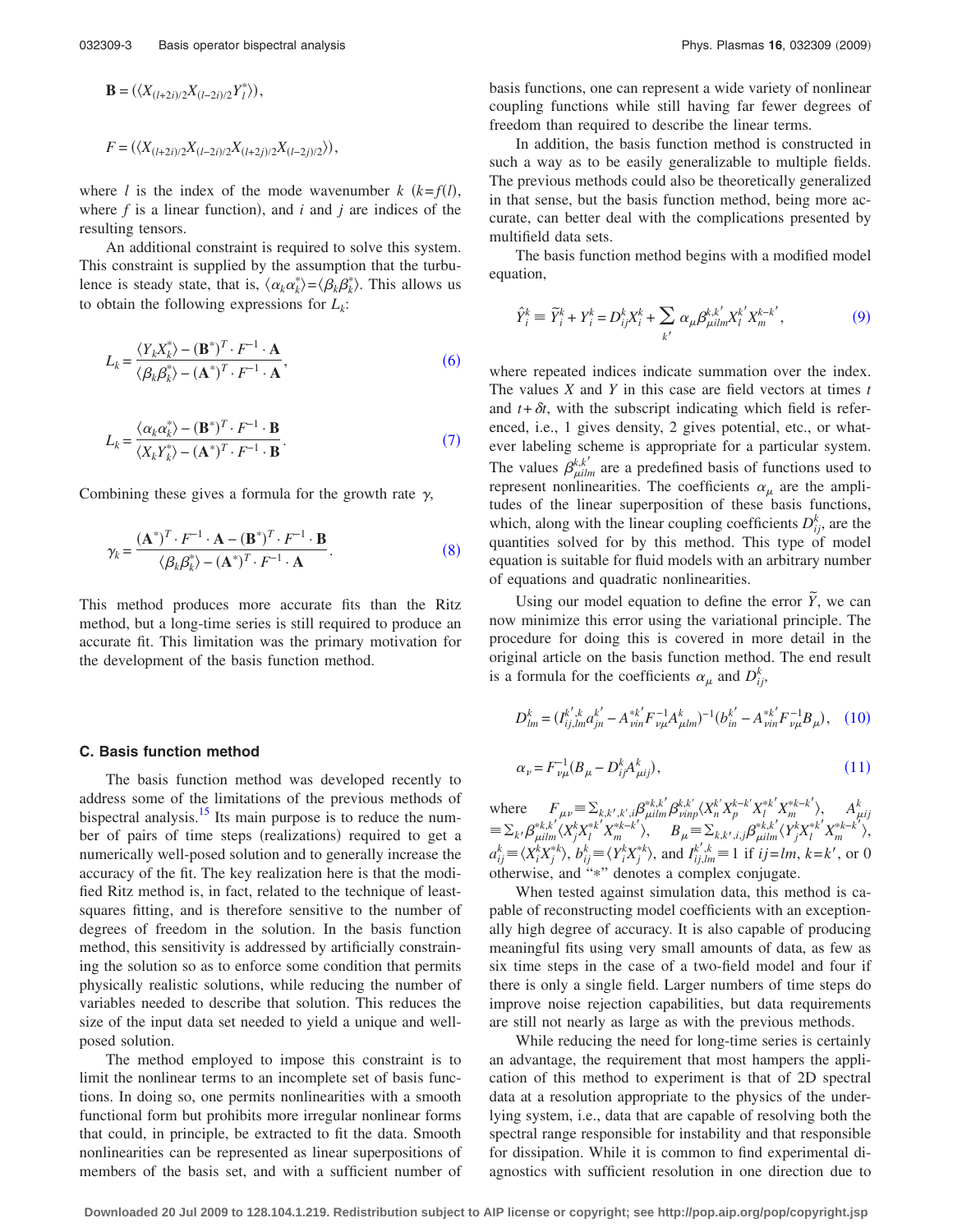the common effect of plasma rotation, finding diagnostics that can achieve good resolution in two different directions simultaneously is rather more difficult. It is this problem that forms the motivation for the development of the basis operator method.

#### **III. BASIS OPERATOR METHOD**

## **A. Motivation**

In reviewing the aforementioned methods, it becomes evident that all share a common limitation: they all assume that the system being analyzed is susceptible to a spectral representation. In the case of homogeneous turbulence, this assumption is at least approximately valid; while the boundary conditions will not be the same as a periodic box, the behavior within those boundaries will still fit the model equations. However, if the system is inhomogeneous, this assumption will break down completely.

In an inhomogeneous system, there will be terms in the model equation that depend on position. In order to include these terms, one must do one of two things. One option is to represent these inhomogeneous terms in spectral form. The other option is to convert the entire model equation into a purely spatial form. Of these, converting the model equation to spatial form has several advantages. First, it eliminates issues pertaining to boundary conditions, as one can simply not evaluate the resulting algorithm close to boundaries. Second, it eliminates any restriction on what type of inhomogeneities can be included in the model, which proves convenient in the case of cylindrical coordinates. Third, it results in an algorithm of superior computational efficiency. To evaluate nonlinear terms efficiently, it is necessary to use a pseudospectral method, which converts from Fourier space to real space, evaluates nonlinear terms in real space, then converts the answer back to Fourier space. Evaluating linear terms in real space eliminates two steps in this process.

The drawback to this approach is that certain types of linear behavior (such as resonances) may be difficult to model. Also, it necessitates the use of a basis function representation for both linear and nonlinear terms. This means that issues pertaining to basis selection are more serious. Basis representation of the linear terms is necessary because otherwise the resulting algorithm is nonlocal, and thus gives up any computational advantages over a pseudospectral code. While these issues may result in a significantly less accurate fit in some cases, they are a small price to pay for the ability to analyze systems where spectral methods may not work at all.

### **B. Derivation**

The first step in deriving the basis operator method is to make a further modification to the model equation for the basis function method. This is done partly for the purpose of adjusting notation, but mainly in anticipation of the incorporation of a basis function representation for linear terms. The modified model equation is as follows:

<span id="page-3-0"></span>
$$
P^{i}(\vec{k})\dot{\psi}_{k}^{i} = \beta_{\nu}D_{\nu}^{ij}(\vec{k})\psi_{k}^{j} + \alpha_{\mu}Q_{\mu}^{ilm}(\vec{k},\vec{k'})\psi_{k'}^{l}\psi_{k-k'}^{m}, \qquad (12)
$$

where *i*, *j*, *l*, and *m* are field labels. The changes in notation compared to Eq.  $(9)$  $(9)$  $(9)$  are to avoid confusion later in the derivation.  $\beta$  is now a model coefficient rather than a basis set. This choice is made by analogy since we are already using  $\alpha$ as a model coefficient. The role of  $\beta$  in the nonlinear term is now replaced by  $Q_{\mu}^{ilm}(\vec{k}, \vec{k'})$ . *D* is now a basis set rather than a model coefficient. The dynamical variables are represented by the field vector  $\psi$  rather than by *X* and *Y*. This is done because *x* will soon be used as a spatial coordinate.

In addition to the above changes in notation, a preoperator  $P^i(\vec{k})$  has been introduced. This is done by simply multiplying both sides by a function of *k*, then incorporating the resulting terms on the right hand side into the definition of the basis sets *D* and *Q*. The purpose of the preoperator is to avoid basis functions that have reciprocal dependence on *k* (i.e., vary with some negative power of the wavenumber). This is important because when we transform to real space, any negative powers of *k* turn into integral rather than differential operators, resulting in integrodifferential equations that are difficult to solve; eliminating these terms allows the model equation to convert to simply a differential equation in real space. One example of a system where this is an issue is the Hasegawa–Wakatani equation, in which the  $\phi$  equation can be written either with a factor of  $1/k^2$  on the right hand side or a factor of  $k^2$  on the left hand side. Forcing the equation into a form consistent with Eq.  $(9)$  $(9)$  $(9)$  results in the former; the task of converting to real space is much simpler with the latter.

Once these changes are made, we can now transform the model equation into real space. To do this, we first make a Taylor expansion in  $k_x$  and  $k_y$  for each of the *k*-dependent terms  $(P, D, Q)$  in Eq.  $(12)$  $(12)$  $(12)$ . Once this is done, each power of  $k_x$  or  $k_y$  is replaced by an appropriate order derivative in that direction. For instance, suppose the model equation has the following structure as a polynomial in *k*:

<span id="page-3-1"></span>
$$
(1 + k^2)\dot{\phi}_k = ik_y \phi_k + \sum_{k'} (k \times k')(k'^2) \phi_{k'} \phi_{k-k'}.
$$
 (13)

<span id="page-3-2"></span>Then the resulting spatial equation is as follows:

$$
(1 - \nabla^2)\dot{\phi}(\vec{x}) = \partial_y \phi(\vec{x}) + \partial_x \nabla^2 \phi \partial_y \phi - \partial_y \nabla^2 \phi \partial_x \phi. \tag{14}
$$

When Eq.  $(12)$  $(12)$  $(12)$  has been converted along these lines, the resulting generic spatial model equation is as follows:

<span id="page-3-3"></span>
$$
P^i(\dot{\psi}^i; \vec{x}) = \beta_\nu D_\nu^{ij}(\psi^i; \vec{x}) + \alpha_\mu Q_\mu^{ilm}(\psi^j, \psi^m; \vec{x}),\tag{15}
$$

where  $D_{\nu}^{ij}(\psi^i; \vec{x})$ ,  $Q_{\mu}^{ilm}(\psi^j, \psi^m; \vec{x})$ , and  $P^i(\psi; \vec{x})$  are now differential operators rather than functions of k, and  $\psi$  is the value of the field vector at location  $\vec{x}$ . From here we can define a variance to be minimized, equal to the mismatch between the two sides of Eq.  $(15)$  $(15)$  $(15)$ ,

<span id="page-3-4"></span>
$$
\chi^i = \beta_\nu D_\nu^{ij}(\psi^i; \vec{x}) - P^i(\psi; \vec{x}) + \alpha_\mu Q_\mu^{ilm}(\psi^j, \psi^n; \vec{x}). \tag{16}
$$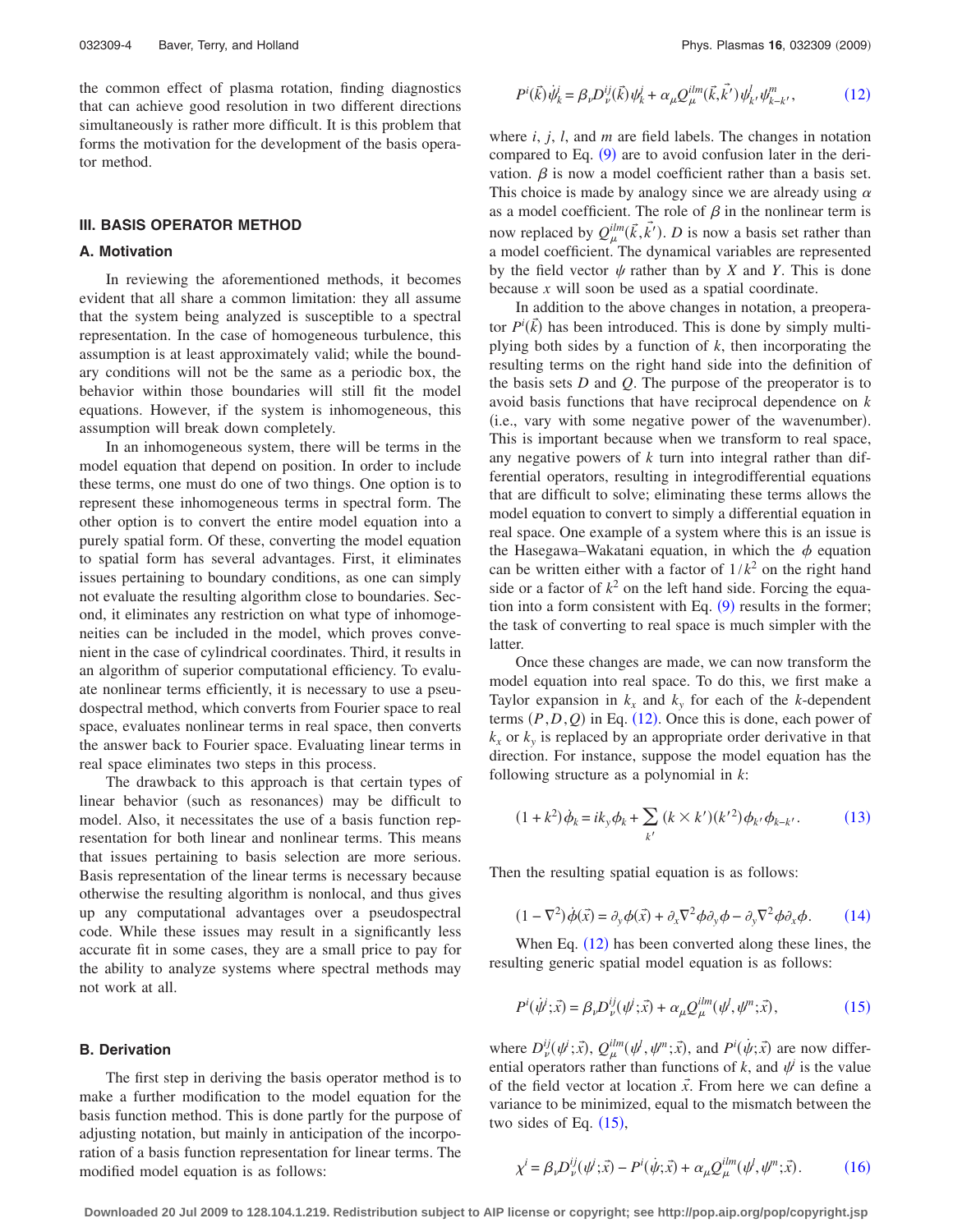Much as with the original basis function method, we then derive a formula for the coefficients in this equation by minimizing the variance using the variational principle. This results in the following moment equations:

<span id="page-4-0"></span>
$$
\delta \beta_{\lambda} \{ D_{\lambda}^{in}(\psi^n; \vec{x}) [\beta_{\nu} D_{\nu}^{ij}(\psi^i; \vec{x}) - P^i(\dot{\psi}^i; \vec{x})
$$
  
+  $\alpha_{\mu} Q_{\mu}^{ilm}(\psi^j, \psi^m; \vec{x}) ] \} = 0,$  (17)

<span id="page-4-1"></span>
$$
\delta \alpha_{\lambda} \{ Q_{\lambda}^{inp}(\psi^p, \psi^p; \vec{x}) [\beta_{\nu} D_{\nu}^{ij}(\psi^i; \vec{x}) - P^i(\dot{\psi}^i; \vec{x})
$$
  
+  $\alpha_{\mu} Q_{\mu}^{ilm}(\psi^j, \psi^m; \vec{x}) ] \} = 0.$  (18)

These equations are then used to construct moment equations for  $\alpha$  and  $\beta$ . This results in the following:

<span id="page-4-2"></span>
$$
\beta_{\nu} a_{\nu\lambda} - b_{\lambda} + \alpha_{\mu} A_{\mu\lambda}^T = 0, \qquad (19)
$$

<span id="page-4-3"></span>
$$
\beta_{\nu} A_{\nu\lambda} - B_{\lambda} + \alpha_{\mu} F_{\mu\lambda} = 0, \qquad (20)
$$

where  $a_{\nu\lambda} = \langle D_{\nu}^{ij}(\psi^i; \vec{x}) D_{\lambda}^{il}(\psi^i; \vec{x}) \rangle, \quad b_{\lambda} = \langle P^i(\psi^i; \vec{x}) D_{\lambda}^{il}(\psi^i; \vec{x}) \rangle,$  $A_{\nu\lambda} = \langle D_{\nu}^{ij}(\psi^j; \vec{x})Q_{\lambda}^{ilm}(\psi^j, \psi^m; \vec{x}) \rangle,$   $B_{\lambda} = \langle P^i(\psi^j; \vec{x})Q_{\lambda}^{ilm}$  $\times$   $(\psi^l, \psi^m; \vec{x})$ ,  $F_{\mu\lambda} = \langle Q_{\nu}^{ilm}(\psi^l, \psi^m; \vec{x}) Q_{\lambda}^{inp}(\psi^n, \psi^p; \vec{x}) \rangle$ , and *T* denotes transpose.

From these equations, we are able to solve for the coefficients  $\alpha$  and  $\beta$ ,

<span id="page-4-4"></span>
$$
\alpha_{\mu} = -F_{\mu\lambda}^{-1} (\beta_{\nu} A_{\nu\lambda} - B_{\lambda}), \qquad (21)
$$

<span id="page-4-5"></span>
$$
\beta_{\nu} = (a_{\nu\lambda} - A_{\mu\lambda}^T F_{\mu\kappa}^{-1} A_{\nu\kappa})^{-1} (b_{\lambda} - A_{\mu\lambda}^T F_{\mu\kappa}^{-1} B_{\kappa}).
$$
\n(22)

Once we have the values of  $\alpha$  and  $\beta$ , these may be substituted into Eq.  $(15)$  $(15)$  $(15)$  in order to determine the equation obeyed by the turbulent system in question.

Constructing an algorithm to calculate the values of  $\alpha$ and  $\beta$  from these formulas is a straightforward procedure. The precise algorithm which results from this, however, depends on the choice of basis operators.

#### **C. Basis operator selection**

In order for the solutions in Eqs.  $(21)$  $(21)$  $(21)$  and  $(22)$  $(22)$  $(22)$  to be useful, we must first define the terms *P*, *D*, and *Q* in Eq.  $(15)$  $(15)$  $(15)$ . These are the basis operators on which this algorithm is based. There are many possible ways to define these operators, so we will concentrate on the definitions used in the algorithm applied in Sec. IV. The construction of these consists of three parts: the elementary differential operators used to calculate local derivatives, the arrangement of these elementary operators to form basis operators, and the indexing of the basis operators.

The elementary differential operators are the mechanism used in this algorithm to calculate spatial derivatives. In a typical experimental or simulation data set, the spatial derivatives required by Eq.  $(15)$  $(15)$  $(15)$  are not directly available. Therefore, we must calculate derivatives using finite difference methods.

To calculate spatial derivatives at a given point, we begin by sampling values within an  $n \times m$  "patch" of the data set, centered at the point we want to find derivatives at. Since the algorithm uses statistical ensembles of correlations between different order derivatives to solve for the coefficients  $\alpha$  and  $\beta$ , this patch will therefore be scanned across the data set. Within this patch, we can approximate spatial derivatives with matrix operations,

<span id="page-4-6"></span>
$$
\partial_x^p \partial_y^q \psi^j(x_{(m+1)/2}, y_{(n+1)/2}) = M_{pj}^{(m)} M_{ql}^{(n)} \psi^j(x_j, y_l),\tag{23}
$$

where the matrix  $M^{(m)}$  is the elementary differential operator of the order of *m*. The subscript *j* ranges from 1 to *m* and the subscript *l* ranges from 1 to *n*, so  $(m+1)/2$  and  $(n+1)/2$ define the center of the patch. The differential operators in the *x* direction may or may not be different from the operators in the *y* direction; this depends on what type of data is being analyzed, and whether or not  $m=n$ . In all of the cases described in Sec. IV, the patch is square and operators of the same type are used in both directions. Note that the maximum order derivative that can be calculated by this method depends on the size of the patch. Thus, a patch of width one can only calculate zeroth order derivatives, a patch of width three yields up to second order derivatives, a width of five yields fourth order, and so on.

There are several ways to construct these operators, but only two are used in Sec. IV for testing the algorithm. The first of these is designed for more general use, particularly for tests against spectral simulations. It is also the more suitable of the two for analyzing experimental data. This method is optimized to isolate different order derivatives as much as possible given a particular size patch. The price paid for this is that the solution uses the entire patch to calculate any nonzero order derivative. In some cases, this may mean ascribing to the data set longer range spatial correlations than actually exist. However, in most cases this is not a significant drawback.

In this method, the goal is to construct a matrix such that multiplying it by a sequence of data values returns the Taylor series coefficients for that sequence. This can be found by taking a matrix that converts Taylor series coefficients to data values and inverting it. Therefore, if we construct a matrix consisting of powers of displacement from center and invert it, we will get the matrix we are looking for. In more specific terms,

<span id="page-4-7"></span>
$$
M_{ij}^{(m)} = \left[ \frac{(i-h)^{j-1}}{(j-1)!} \right]^{-1},\tag{24}
$$

where  $m = 2h + 1$  and *i* and *j* ranged from 1 to *m*. Applying this formula for  $m=7$  yields the following matrix: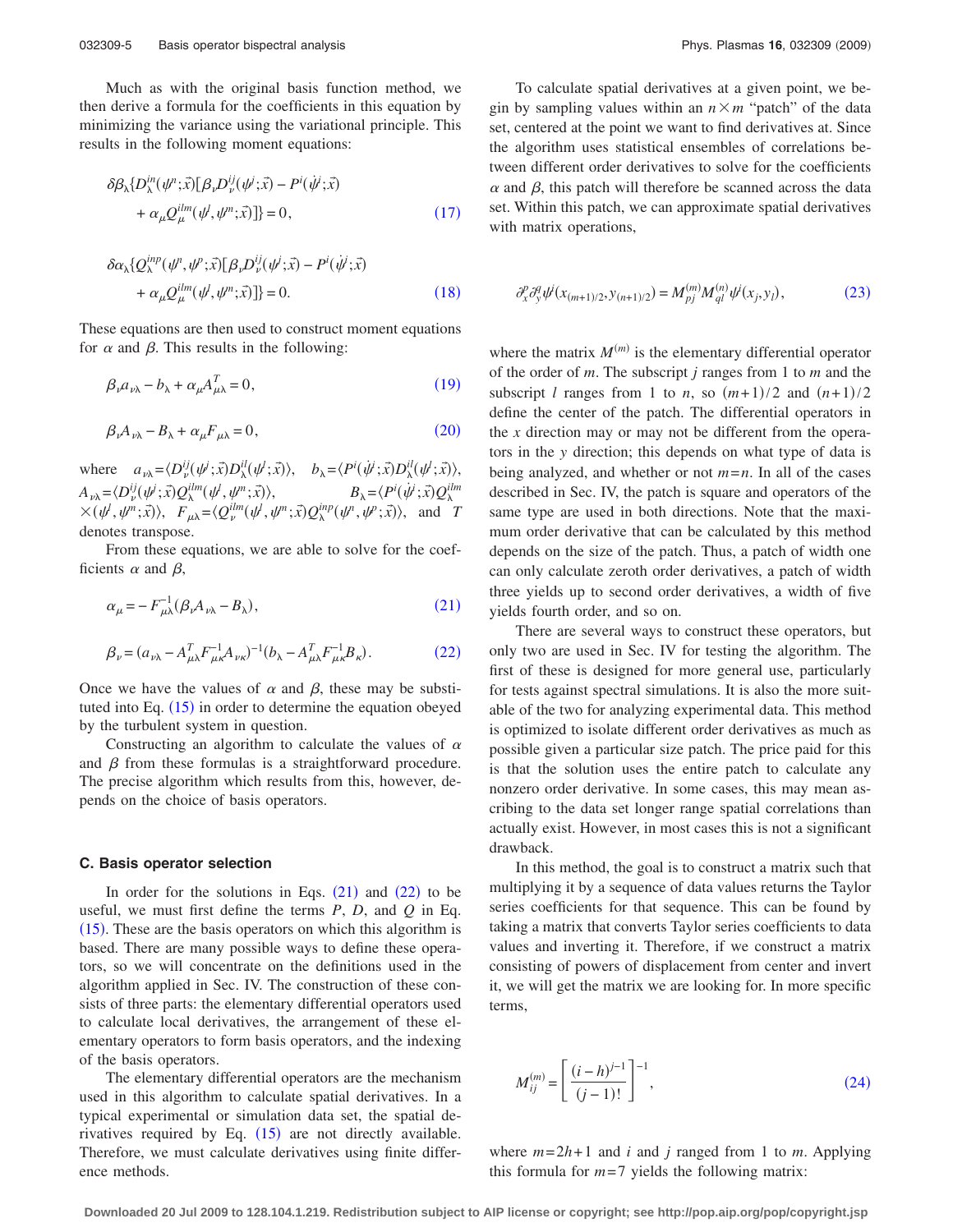<span id="page-5-0"></span>

| $\psi(x_{-3})$ $\psi(x_{-2})$ $\psi(x_{-1})$ $\psi(x_0)$ $\psi(x_1)$ $\psi(x_2)$ $\psi(x_3)$ |  |  |  |
|----------------------------------------------------------------------------------------------|--|--|--|
| $\partial_r^0$ 0 0 0 1 0 0 0                                                                 |  |  |  |
| $\partial_x^1$ - 0.0166 0.15 - 0.75 0 0.75 - 0.15 0.0166                                     |  |  |  |
| $\partial_r^2$ 0.0111 - 0.15 1.5 - 2.722 1.5 - 0.15 0.0111                                   |  |  |  |
| $\partial_r^3$ 0.125 -1 1.625 0 -1.625 1 -0.125                                              |  |  |  |
| $\partial_{\rm r}^4$ - 0.166 2 - 6.5 9.333 - 6.5 2 - 0.166                                   |  |  |  |
| $\partial_{\rm r}^5$ - 0.5 2 - 2.5 0 2.5 - 2 0.5                                             |  |  |  |
| $\partial_r^6$ 1 -6 15 -20 15 -6 1                                                           |  |  |  |

The other method is designed for tests against simulation data generated via a finite difference method. Its purpose is to match the structure of differential operators commonly used in simulation codes. Since what order derivatives are used in the simulation is not known, this method is designed so that the matrix  $M_{li}^{m-2}$  can be found from the matrix  $M_{li}^m$  by simply removing excess rows and columns. That way, if we overestimate the order derivatives in the code, the algorithm will simply return near-zero values for the coefficients associated with these surplus operators. In other words, the algorithm does not assume longer range spatial correlations than what is in the simulation. The price paid for this is that it does not isolate different order derivatives. Thus, the value returned for a second order derivative will also depend on the fourth order derivative, the value returned for third order will also depend on fifth order, and so on. This results in a less accurate calculation of physical dispersion, but more accurately matches the numerical dispersion found in most simulation codes.

In this approach, the matrix  $M^{(m)}$  is constructed iteratively. Starting with the unit matrix  $M^{(1)}$ , we add rows to the bottom and columns to either side. The elements that are in both new rows and new columns are initialized with values of 1 for odd rows and  $\pm \frac{1}{2}$  for even rows. We then calculate the response of each row to derivatives of lower order and subtract a multiple of the appropriate previous row to remove this response. This yields the following formulas:

<span id="page-5-1"></span>
$$
M_{ij}^{(1)} = 1,
$$
  
\n
$$
M_{ij}^{(m)} = M_{i,j-1}^{(m-2)} + N_{ij}^{(m)}
$$
  
\n
$$
- \sum_{n=1}^{m-2} M_{n,j-1}^{(m-2)} \frac{\sum_{l=1}^{m} N_{il}^{(m)} (l-h+1)^{n-1}}{\sum_{p=1}^{m-2} M_{n,p}^{(m-2)} (p-h-1)^{n-1}},
$$
\n(26)  
\n
$$
N_{ij}^{(m)} = \begin{cases} 1 & \text{if } i=m \text{ and } j=1 \text{ or } m \\ \frac{1}{2} & \text{if } i=m-1 \text{ and } j=m \\ -\frac{1}{2} & \text{if } i=m-1 \text{ and } j=1 \\ 0 & \text{otherwise,} \end{cases}
$$

where  $m = 2h + 1$  and *i* and *j* ranged from 1 to *m*. Note that *m* can only take odd values with this method, so a definition of the matrix  $M_{ij}^0$  is not needed. Applying these formulas for  $m=7$  yields the following:

$$
\tag{25}
$$

|                            | $\psi(x_{-3})$ $\psi(x_{-2})$ $\psi(x_{-1})$ $\psi(x_0)$ $\psi(x_1)$ $\psi(x_2)$ $\psi(x_3)$ |  |            |     |
|----------------------------|----------------------------------------------------------------------------------------------|--|------------|-----|
|                            | $\partial_r^0$ 0 0 0 1 0 0 0                                                                 |  |            |     |
|                            | $\partial_r^1$ 0 0 - 0.5 0 0.5 0 0                                                           |  |            |     |
|                            | $\partial_r^2$ 0 0 1 -2 1 0 0                                                                |  |            |     |
|                            | $\partial_r^3$ 0 - 0.5 1 0 - 1 0.5 0                                                         |  |            |     |
|                            | $\partial_r^4$ 0 1 -4 6 -4 1 0                                                               |  |            |     |
| $\partial_{\rm r}^5$ - 0.5 | $2 - 2.5$                                                                                    |  | 0 2.5 $-2$ | 0.5 |
|                            | $\partial_{\tau}^{6}$ 1 -6 15 -20 15 -6 1                                                    |  |            |     |
|                            |                                                                                              |  |            |     |

 $(27)$  $(27)$  $(27)$ 

<span id="page-5-2"></span>Once the elementary differential operators have been constructed, we can now define the operators *D*, *Q*, and *P* in terms of them. The linear operators  $D<sub>u</sub>$  are the simplest, as it is generally not necessary to exclude any possible operators for the sake of computational or data use efficiency. Thus, all we have do is take every derivative that can be calculated for a given size patch and assign it an index. Since no possible terms are excluded, this basis set makes no assumptions about the underlying equations except that it can be adequately approximated by a finite number of terms in a Taylor expansion.

The nonlinear operators are rather more complicated, as there are more possible operators than it is possible or practical to implement in the code. Much as with the original basis function method, this is where assumptions about the underlying physics of the system under study are brought to bear. In the version of the algorithm used in this paper, nine types of nonlinearities are permitted,

<span id="page-5-3"></span>
$$
Q_{1} = (k \times k') \psi_{k'}^{(1)} \psi_{k-k'}^{(2)} = \partial_{x} \psi_{1} \partial_{y} \psi_{2} - \partial_{y} \psi_{1} \partial_{x} \psi_{2},
$$
  
\n
$$
Q_{2} = (k \times k') (k'^{2}) \psi_{k'}^{(1)} \psi_{k-k'}^{(2)} = \partial_{x} \nabla^{2} \psi_{1} \partial_{y} \psi_{2} - \partial_{y} \nabla^{2} \psi_{1} \partial_{x} \psi_{2},
$$
  
\n
$$
Q_{3} = (k \times k') (k^{2} k'^{2}) \psi_{k'}^{(1)} \psi_{k-k'}^{(2)}
$$
  
\n
$$
= \nabla^{2} (\partial_{x} \nabla^{2} \psi_{1} \partial_{y} \psi_{2} - \partial_{y} \nabla^{2} \psi_{1} \partial_{x} \psi_{2}),
$$
  
\n
$$
Q_{4} = (k \times k') (k^{2}) \psi_{k'}^{(1)} \psi_{k-k'}^{(2)} = \nabla^{2} (\partial_{x} \psi_{1} \partial_{y} \psi_{2} - \partial_{y} \psi_{1} \partial_{x} \psi_{2}),
$$
  
\n
$$
Q_{5} = (k \times k') (k^{4}) \psi_{k'}^{(1)} \psi_{k-k'}^{(2)} = \nabla^{4} (\partial_{x} \psi_{1} \partial_{y} \psi_{2} - \partial_{y} \psi_{1} \partial_{x} \psi_{2}),
$$
  
\n(28)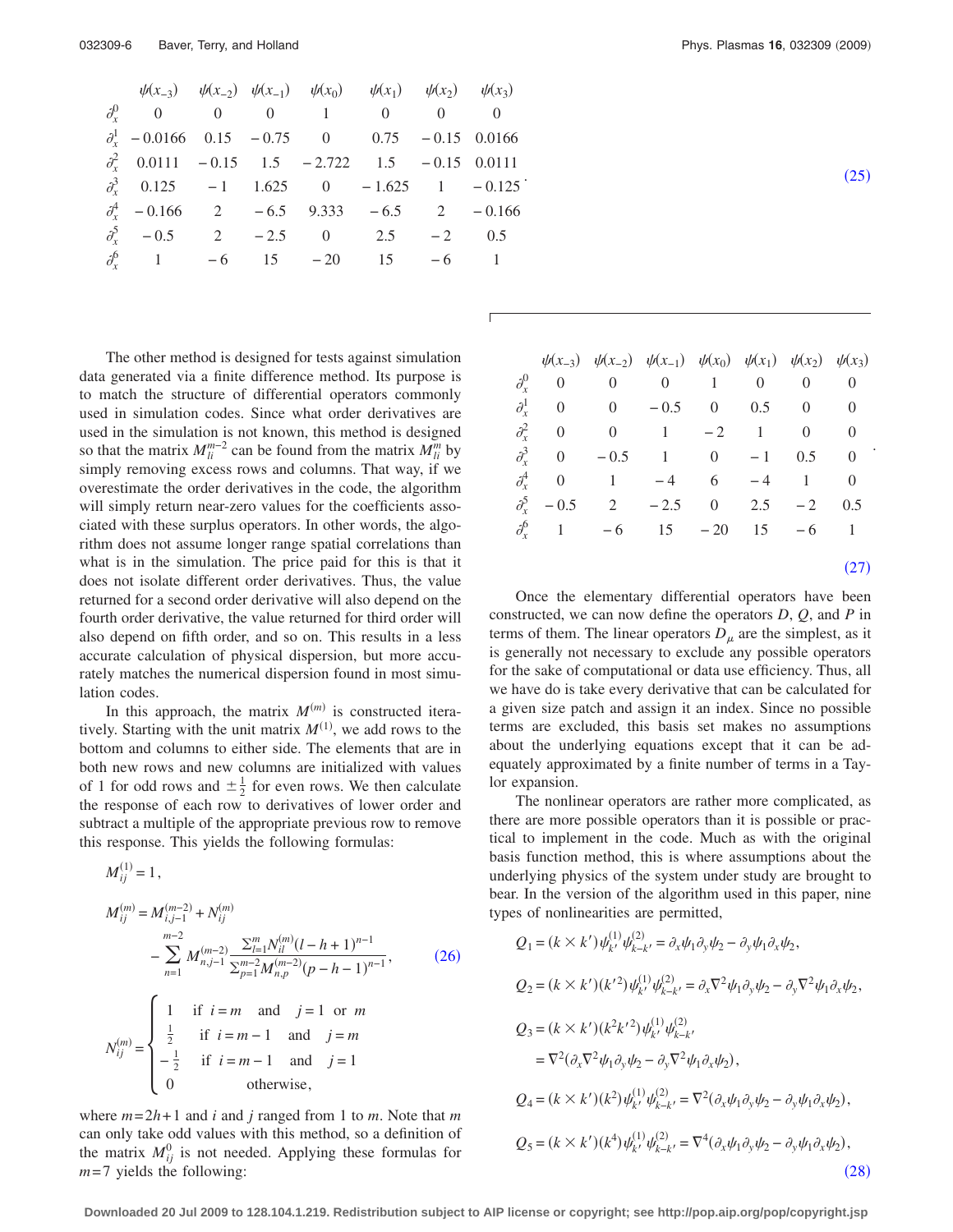$$
Q_{6} = (k \times k') (k'^{2}k_{x}) \psi_{k'}^{(1)} \psi_{k-k'}^{(2)}
$$
  
\n
$$
= \partial_{x} (\partial_{x} \nabla^{2} \psi_{1} \partial_{y} \psi_{2} - \partial_{y} \nabla^{2} \psi_{1} \partial_{x} \psi_{2}),
$$
  
\n
$$
Q_{7} = (k \times k') (k'^{2}k_{y}) \psi_{k'}^{(1)} \psi_{k-k'}^{(2)}
$$
  
\n
$$
= \partial_{y} (\partial_{x} \nabla^{2} \psi_{1} \partial_{y} \psi_{2} - \partial_{y} \nabla^{2} \psi_{1} \partial_{x} \psi_{2}),
$$
  
\n
$$
Q_{8} = (k \times k') (k_{x}) \psi_{k'}^{(1)} \psi_{k-k'}^{(2)} = \partial_{x} (\partial_{x} \psi_{1} \partial_{y} \psi_{2} - \partial_{y} \psi_{1} \partial_{x} \psi_{2}),
$$
  
\n
$$
Q_{9} = (k \times k') (k_{y}) \psi_{k'}^{(1)} \psi_{k-k'}^{(2)} = \partial_{y} (\partial_{x} \psi_{1} \partial_{y} \psi_{2} - \partial_{y} \psi_{1} \partial_{x} \psi_{2}).
$$

In each of these cases, the superscripts 1 and 2 in wavenumber space and corresponding subscripts in real space correspond to field indices, i.e.,  $\psi_1 = \phi$ , and  $\psi_2 = n$ . In cases where the nonlinearity is symmetric in  $k'$ , only cases where the field indices are unequal are allowed since otherwise these terms will cancel when summed over all possible values of  $k'$ . If the nonlinearity is not symmetric in  $k'$ , then all possible values of the field indices are allowed. This results in a total of 42 different nonlinearities, each of which is assigned an index and a corresponding coefficient  $\alpha_{\mu}$ . For the simulation results analyzed in this article, these nonlinearities are more than sufficient since only a handful are actually used in the simulations themselves. The extra nonlinearities serve to measure the completeness of the basis set, as significant amplitude in these coefficients indicates an inaccurate fit that might be improved by adding more terms. However, for application to experiment, where the structure of the nonlinearity is not as well known, additional terms are advised.

The preoperator is a tool for dealing with particular types of systems of equations. Certain common turbulence models (such as Hasegawa–Wakatani, as employed in Sec. IV) have dispersion relations that are singular at zero wavenumber. This is due to differential operators applied to the time derivative of the fluctuating quantities (the left hand side of the equation), as opposed to the fluctuating quantities themselves (the right hand side of the equation). As a result, if we attempt to represent such a system by a model equation that does not contain derivatives on the left hand side, the linear terms cannot be represented by a series expansion in wavenumber. However, if we differentiate both sides of the equation, a series expansion becomes once again possible.

How the resulting operators are labeled is not important in a homogeneous system; the order must be remembered when interpreting the results, but interchanging both coefficients and their corresponding operators does not change the resulting inferred equation. However, in inhomogeneous systems it is useful to create additional labels for operators applied to different parts of the data set. For instance, we might create a set of linear differential operators that are identical in their functional form, but are set to zero except at a single radial position. Each of these operators corresponds to spatial derivatives at a specific radial position, so the corresponding coefficients will give the corresponding derivatives as a function of radius. This capability is useful for studying systems with shear flow or other inhomogeneities that are of particular interest.

#### **IV. TEST RESULTS**

In order to test this algorithm, we apply it to simulations of fully developed turbulence. Three tests are listed in this section, all of which consist of 2D two-field models. The first test employs a trapped electron mode (TEM) model. This model is described in more detail in the basis function paper.<sup>[15](#page-9-8)</sup> The other two employ a local Hasegawa–Wakatani model.<sup>16</sup> The two Hasegawa–Wakatani simulations differ in that one of them contains additional terms to account for shear flow, thus introducing a spatial inhomogeneity.

## **A. Comparison of procedure with spectral basis function method**

The first test is a comparison of fit results between the basis function (original) and basis operator (new) methods. This is applied to data from a collisionless TEM simulation; these particular data were chosen mainly for convenience, as it was readily available from previous related work. It also used sufficiently short time steps to permit accurate estimation of time derivatives. Moreover, having intimate familiarity with the simulation model meant that the quality of fit could be evaluated accurately. Since these data were already used for tests of the basis function method, its suitability for bispectral analysis was known in advance.

Since these data were from a spectral simulation, applying the basis operator method to it requires that it first be Fourier transformed to real space. This was done to convert the  $33 \times 33$  spectral data into  $64 \times 64$  spatial data. Further conversion of the output was required in order to compare to the basis function results. The basis operator method outputs a list of coefficients for its various operators, which represent a series expansion of the underlying dispersion relation with respect to wavenumber. This type of information is difficult to interpret without familiarity with the operator set in question and is therefore of little value in interpreting the results. To solve this problem, the basis operator coefficients were used to reconstruct a spectral dispersion relation. This could then be compared directly to the output of the basis function method, which also produces coefficients which are functions of wavenumber.

Because the TEM dispersion relation does not contain a singularity at zero, the preoperator was not used. The differential operator set is given by Eq.  $(25)$  $(25)$  $(25)$ , as constructed for a  $7 \times 7$  patch. Nonlinear operators are given in Eq. ([28](#page-5-3)).

Some of the results of this comparison are shown in Fig. [1.](#page-7-0) The horizontal axis shows wavenumber in the *y* direction with  $k_x = 0$ . The vertical axis shows one of the eight components of the linear coupling matrix (four real, four imaginary for a two-field system). The comparison shown is between the basis operator method and the prior basis function method. Since the results from the basis function method have already been demonstrated to be accurate to several significant figures, $15$  the basis function result can be taken as a proxy for the actual model coefficients; a line for the actual model coefficients would simply overlap with the line for the spectral result and is therefore omitted for clarity. The plot shows some variation between the two results. This is to be expected since the model coefficients include artificial damp-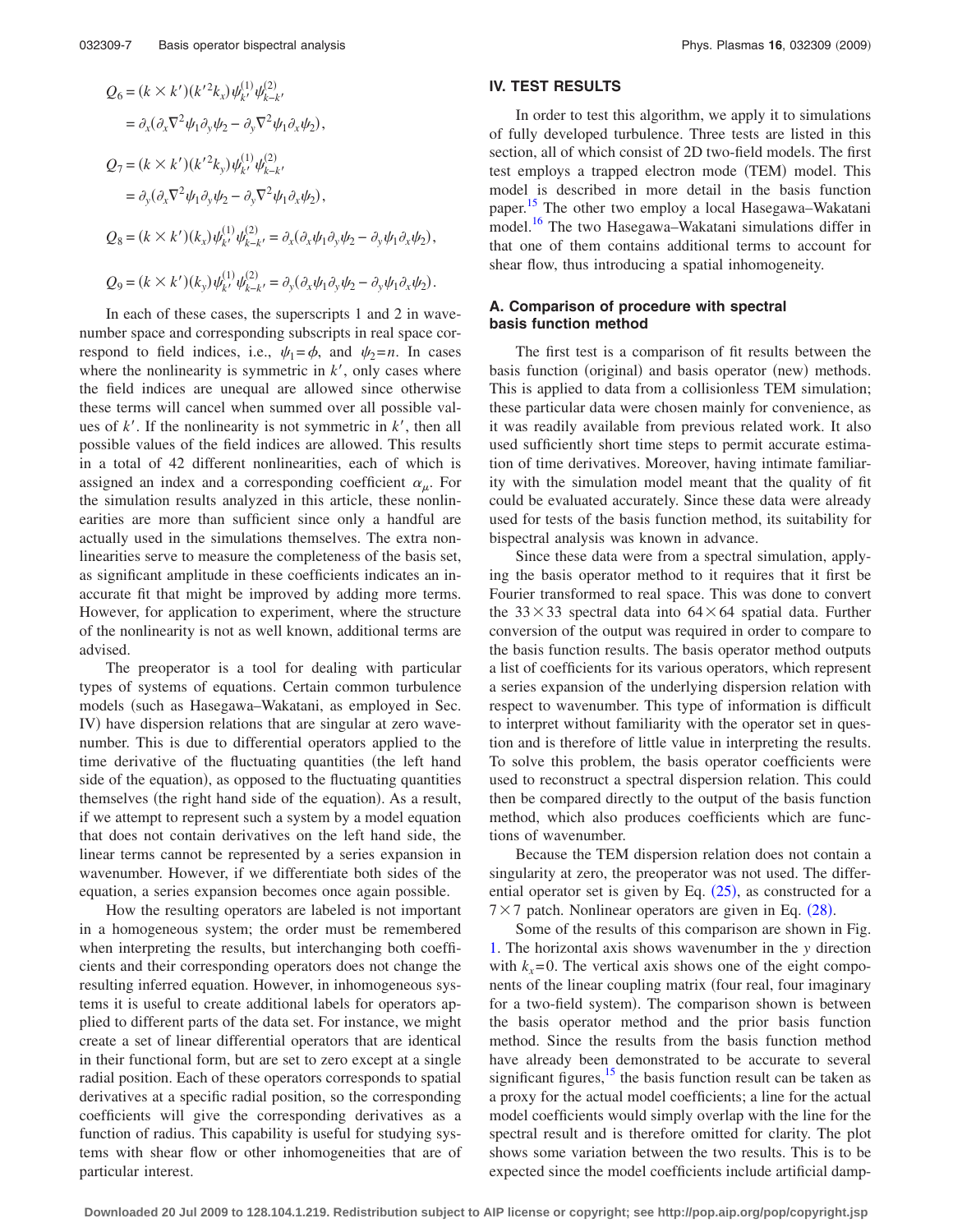<span id="page-7-0"></span>

FIG. 1. Real part of phi-phi coefficient from a comparison of spectral and spatial versions of the basis function method on TEM simulation data for *kx*=0.

ing that does not have a smooth functional form. Moreover, the TEM dispersion relation does not have an exact polynomial representation, so the finite number of terms permitted by a  $7 \times 7$  patch (up to sixth power in wavenumber) means the fit will not be exact. Nonetheless, the fit displayed is close enough to confirm that the basis operator method is able to achieve a useful degree of accuracy.

Another measure of the quality of fit is to take the time derivative predicted by substituting the results in Eqs.  $(21)$  $(21)$  $(21)$ and  $(22)$  $(22)$  $(22)$  into Eq.  $(15)$  $(15)$  $(15)$ , then take the difference between that and the actual derivatives in the data set. This approach is generally useful for any form of basis function or basis operator method because it allows one to determine whether the basis set is adequate; if the basis set is too incomplete (if there are important processes not represented by one or more basis functions or operators), then the measured quality of fit (rms variance) will be large. If there are too many basis functions relative to the size of the data set, then the rms variance will be small, but the results still appear noisy.

In the case of the above comparison, the actual measured variance is  $1.4 \times 10^{-3}$ . This indicates a relatively accurate fit.

## **B. Tests on homogeneous Hasegawa–Wakatani turbulence**

The second test employs data from a simulation of Hasegawa–Wakatani turbulence. This model was chosen based on its similarity to turbulence predicted to exist in the controlled shear decorrelation experiment, $\frac{17}{17}$  which is a candidate for potential application of the basis operator method to experimental data.

Because the Hasegawa–Wakatani model is singular at small wavenumber, we must use the preoperator in this comparison. The specific type of preoperator places a  $\nabla^2$  operator on the  $\phi$  terms and no operator on the *n* terms. Also, because the basis function method has never been applied to

<span id="page-7-1"></span>

FIG. 2.  $\phi$ -*n* coefficient, imaginary part, from a test of basis operator method on Hasegawa–Wakatani simulation data at *kx*=0.

Hasegawa–Wakatani simulations, we cannot compare the two methods. Comparison therefore is between the output from the basis operator method and the coefficients of the original model equations. As with the previous comparison, both of these are converted into spectral dispersion relations for clarity. In addition, while converting the results into spectral form we also correct for numerical dispersion resulting from the size of time intervals in the data set.

The results of this comparison are shown in Figs. [2](#page-7-1) and [3.](#page-7-2) These graphs each compare one of the eight components of the linear coupling matrix, but as we can see, the quality of fit is significantly different for different components. In the case of Fig. [2,](#page-7-1) the fit is very close to theoretical predictions. In the case of Fig. [3,](#page-7-2) the fit is significantly less accurate. Naturally, the question arises as to why this is the case.

As with the TEM comparison, a quality of fit estimate was used on these data. In the long-time-step case, this gave a result of  $6.9 \times 10^{-4}$ . This is a somewhat better fit than the TEM case and is moreover orders of magnitude smaller than the error evident from the plot. Thus, we can rule out random error. The question is what type of systematic error is at work here?

<span id="page-7-2"></span>

FIG. 3. *n*-*n* coefficient, real part, from a test of basis operator method on Hasegawa–Wakatani simulation data at *kx*=0.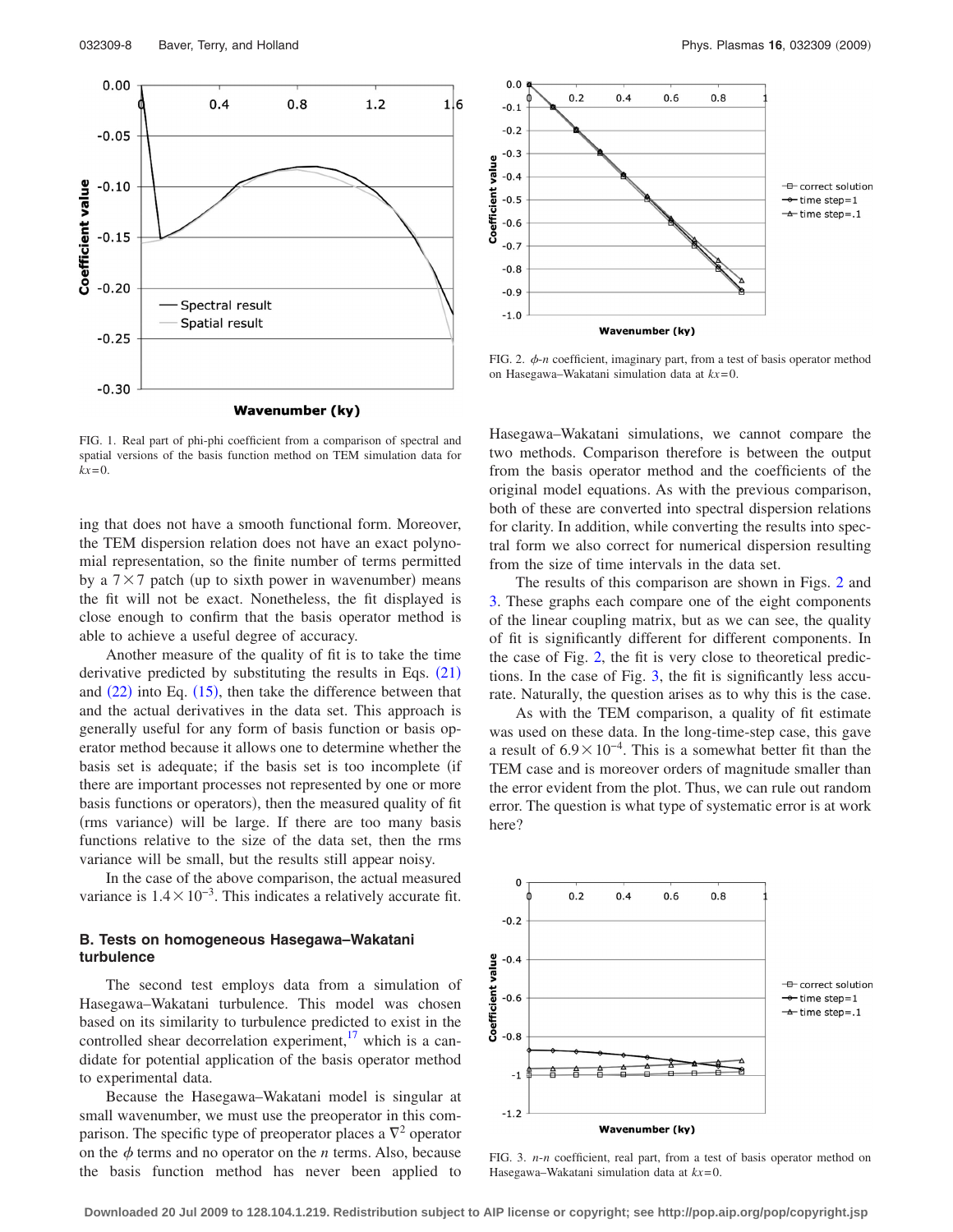As it turns out, there is a very significant difference between the data set used in the TEM case and the data set used in the Hasegawa–Wakatani case. That difference is that the TEM data were sampled at shorter time intervals. Shorter time intervals means that time derivatives, which in this algorithm are calculated by a first-order accurate differencing method, are therefore more accurate. In order to test the effect of time intervals on accuracy of fit, the algorithm was applied to a second data set with shorter time intervals. The results of this form the third line on the graphs in Figs. [2](#page-7-1) and [3.](#page-7-2) The effect of this is ambiguous at high wavenumber but yields a vastly superior fit at low wavenumber. Moreover, the second derivative has the correct sign. Thus we conclude that shorter time steps are the key to resolving this problem and producing results more like those in the TEM case.

## **C. Tests on inhomogeneous Hasegawa–Wakatani turbulence**

The third test demonstrates one of the more interesting capabilities of the basis operator method. Because basis operators are calculated locally (within a patch of limited spatial size), it is therefore possible for the linear coefficients from the solution to have different values at different spatial locations. This, in turn, permits the method to diagnose spatial variation in the underlying physics of a turbulent system, such as variations in mean temperature and density gradients (or more specifically their effect on turbulence) and flow shear, including zonal flows.

This type of capability is implemented by changing the scheme used to label coefficients. Low-order linear basis operators (ones containing less than third order total derivatives) are assigned different coefficients for each value of radius. Linear operators of higher order, as well as nonlinear operators, are averaged over the entire data set as usual in order to aid the algorithm in rejecting noise.

The test of this capability involves applying this method to data from a Hasegawa–Wakatani simulation involving externally applied flow shear. The flow shear in question has the specific functional form,

$$
V_y^0 = -U^0[1 + \alpha \cos(2\pi f^0 t)]\sin(2\pi x/L_x),
$$
 (29)

<span id="page-8-0"></span>where  $U^0 = 1.202\,64, f^0 = 0.1$ , and  $\alpha = 0.1$ . The flow described by the above equations is of course an *m*= 1 poloidal shear. The time varying components are results of conditions in the original simulation which are not specifically adapted to this type of data analysis; this complication must be considered in interpreting the results.

As with the previous Hasegawa–Wakatani test, we must use a preoperator. The preoperator used here is of the same type as that described above. Unlike the previous cases, the results are not converted into spectral form for interpretation. This is because our expected result is primarily spatial in nature, so a spectral representation does not add clarity. Moreover, the external poloidal flow is represented by a single specific operator coefficient, specifically, the  $\partial_{\bf{v}}$  operator.

The results of this comparison are shown in Fig. [4.](#page-8-1) The smooth line is the average poloidal flow, as given by Eq.

<span id="page-8-1"></span>

FIG. 4. *n*-*n dy* coefficient from a Hasegawa–Wakatani simulation with flow shear as a function of radius.

([29](#page-8-0)). The other line is the output from the basis operator method. Three rows on either end of the simulation region do not have solutions due to the finite size of the differentiating patch.

As we can see from this graph, the basis operator method was successfully able to infer qualitative features of the external flow. This is an impressive result considering that the algorithm was averaging over several periods of flow modulation, so no exact fit was possible.

#### **V. SUMMARY AND DISCUSSION**

We have derived a new procedure for estimating the parameters governing turbulence from experimental data. This is done by first representing our model equation as a superposition of differential operators. Then we apply a leastsquares minimization to determine the coefficients of that superposition. This procedure can be applied to systems with multiple interacting fields without loss of generality.

We have also tested this procedure against simulation data. These tests demonstrate the capabilities of this algorithm under a variety of conditions. They also demonstrate that the fits this algorithm produces are not precise, particularly in comparison with the previous basis function method. However, this is to be expected since the reduced linear basis set in this algorithm does not permit a solution which exactly matches the parameters in the simulation. Given an increased linear basis set, it is possible that this problem may go away. In addition, there may be problems that limit quality of fit, such as time step size in the original data. Thus, the algorithm may be unsuited to analyze the specific data sets analyzed, but other data sets from similar simulations might produce significantly better results.

The basis operator method inherits many of the problems of the basis function method. The problem of artificial constraints on the solution due to the choice of basis functions is potentially more serious than in the basis function method